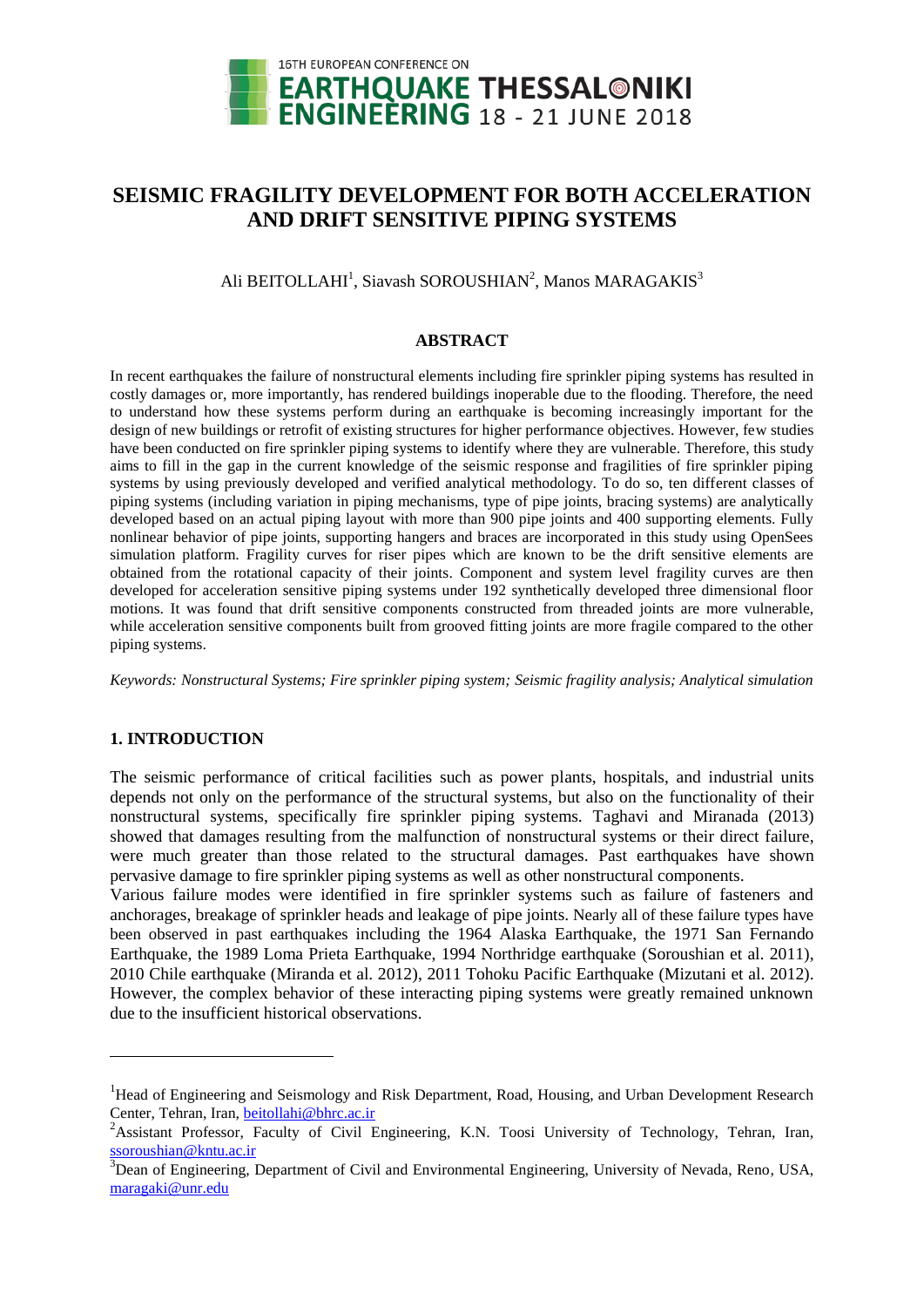Over the last 20 years, several component and system level experiments (Antaki and Guzy 1998; Zaghi et al. 2012; Tian et al. 2014; Soroushian et al. 2012; Tian 2012; Jenkins et al. 2017) were performed on piping systems to provide more quantitative and qualitative data in addition to the historical data. As a result of these experiments, several experimentally-validated analytical models (Martinez and Hodgson 2007, Soroushian et al. 2011, Ju and Gupta 2012, Zaghi et al. 2012, Soroushian et al. 2015a, Soroushian et al. 2015b) were developed and used for generating fragility curves of sprinkler piping systems. However, as most of these analytical fragility studies were limited to their experimental setup or very few variations, a generic piping model with several design and functionality details scenarios were used in this study to overcome this limitation.

In this study, a brief description of previously tested sprinkler piping components along with their numerical models is presented. Afterwards, capacity values of different piping components are provided followed by the fragility methodology used here. Fragility parameter of riser pipes, which are known to be the drift sensitive components of a piping system, are then proposed for both threaded and grooved fitted piping joints. The numerical model of an adopted piping layout is discussed and ten different design scenarios are presented in detail. Fragility curves for acceleration sensitive systems are then developed under to 96 artificial triaxial floor acceleration histories. The effect of each design variations is then highlighted through these system level fragility curves.

# **2. COMPONENTS OF A FIRE SPRINKLER PIPING SYSTEM**

A typical fire sprinkler piping system is composed of a water pressure tank, pipe runs, sprinkler heads, hangers, braces, and restrainers. Pressure tanks provide enough pressure behind the water in a system. Sprinkler heads spray the pressurized water onto an area in case of fire or smoke. Pipe runs are composed of: 1) risers: vertical supply pipes; 2) main runs: pipes that supply branch line water; 3) branch lines: provide drop pipe water; and drops: armover or straight drops that supply sprinkler head water. Hangers carry the dead weight of a piping system. Braces resist the seismic load of a piping system. Braces can be solid or tension-only (cable) braces. Wire restrainers limit the displacement movement of branch lines. A summary of different fire sprinkler piping components is presented in Figure 1.



Figure 1. Different components of a typical fire sprinkler piping system

### **3. METHODOLOGY OF SEISMIC FRAGILITY ANALYSIS**

The seismic fragility is a probabilistic representation of engineering demand parameters (*EDPs*) exceeding specified capacities or limit states, given intensity measures (*IMs*). In this study, the relationship between several *EDPs* including pipe joint rotations and component forces, and peak floor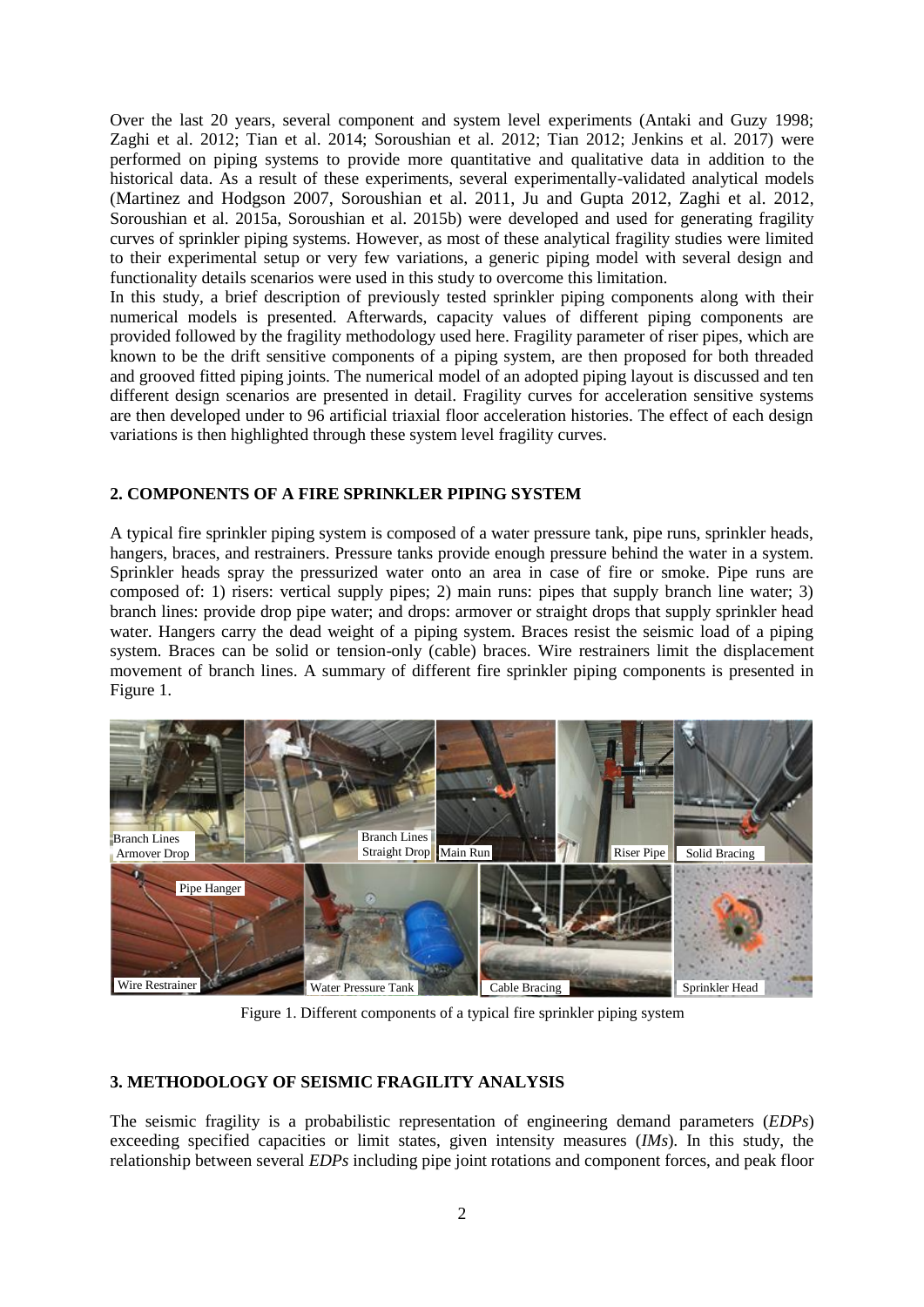acceleration or drift as the *IM* are approximately represented with the log-normal cumulative distribution function shown in Equation 1 *(Nielson and DesRoches 2007):*

$$
P(EDP \ge C | IM) = \Phi\left(\frac{\ln(S_d/S_c)}{\sqrt{\beta_{EDP|IM}^2 + \beta_c^2}}\right)
$$
\n(1)

where  $Sd$  = median of the demand as a function of *IM*;  $Sc$  = median estimated capacity;  $\beta_{dIM}$  = logarithmic standard deviation of the demand with respect to the IM; *βc* = logarithmic standard deviation of component capacities; and *Φ*[·] = standard normal cumulative distribution function. The seismic vulnerability of an acceleration sensitive piping system is assessed by combining the effects of the various piping components using a joint probabilistic seismic demand model (JPSDM) (Nielson and DesRoches 2007). A JPSDM is developed by assessing the demands placed on individual components (marginal distribution) through regression analysis. A covariance matrix is calculated by estimating the correlation coefficients between the demands placed on the various components. Using the capacity parameters and the JPSDM, Equation 2 can be evaluated using a Monte Carlo simulation

$$
P\big[Tail_{System}\big] = \bigcup_{i=1}^{n} P\big[Tail_{Component-i}\big] \tag{2}
$$

where the probability that the piping system will exceed a particular damage state,  $P[{\rm Fail}_{\rm System}]$ , is the union of the probabilities that each of the components will exceed that same damage state, P[Fail Component-i] (Nielson and DesRoches 2007). Three system damage states, Slight, Moderate, and Extensive, were defined by combining the previously defined component damage states.

### **4. FRAGILITY CURVES FOR DRIFIT SENSITIVE PIPE RUNS**

Riser pipes are recognized as the most important and common type of vertical pipe runs in fire sprinkler piping systems. However, other types of vertical pipe run such as wall mounted pipes can be used in a piping system. As mentioned before, vertical pipes are mostly drift sensitive part of a fire sprinkler piping system. Consequently, the assessment of seismic vulnerability of riser pipes is a crucial step for overall performance of piping systems. The steps that were implemented in this study to generate vertical pipes fragility curves are: 1) determine the pipe joint damage states, 2) relate the pipe joint rotational damage states to story drift ratio damage states, and 3) calculate the fragility parameters based on median and logarithmic standard deviation of damage states.

According to the work done by Tian et al. (2014), the proposed fragility curves are based on pipe joint rotation as *IM*. However, an appropriate transition from rotational capacities to story drift ratio as an intensity measure can convert these plots to be more applicable with respect to levels of structural deformation. Assuming that the rotation on vertical pipes imposed by building deformation (drift) is only concentrated at end joint rotations, simply, the joint rotation can be related to story drift ratio. The following assumptions have been made: 1) flexural and shear deformation of pipe segments is negligible; and 2) the top and bottom of risers at each floor is fixed by solid sway braces. Therefore, as shown in Figure 2, the vertical joint rotation can be converted to story drift ratio as:

$$
\theta_{RJ} \times 100 \cong \frac{\Delta}{H} (\% )
$$
\n<sup>(3)</sup>

where  $\theta_{RI}$ ,  $\Delta$ , and H are riser joint rotation, building deformation, and story height, respectively. Using the mentioned relation and assumptions, pipe joint damage states based on rotation can be converted to damage states presented in Table 1 based on inter-story drift ratio.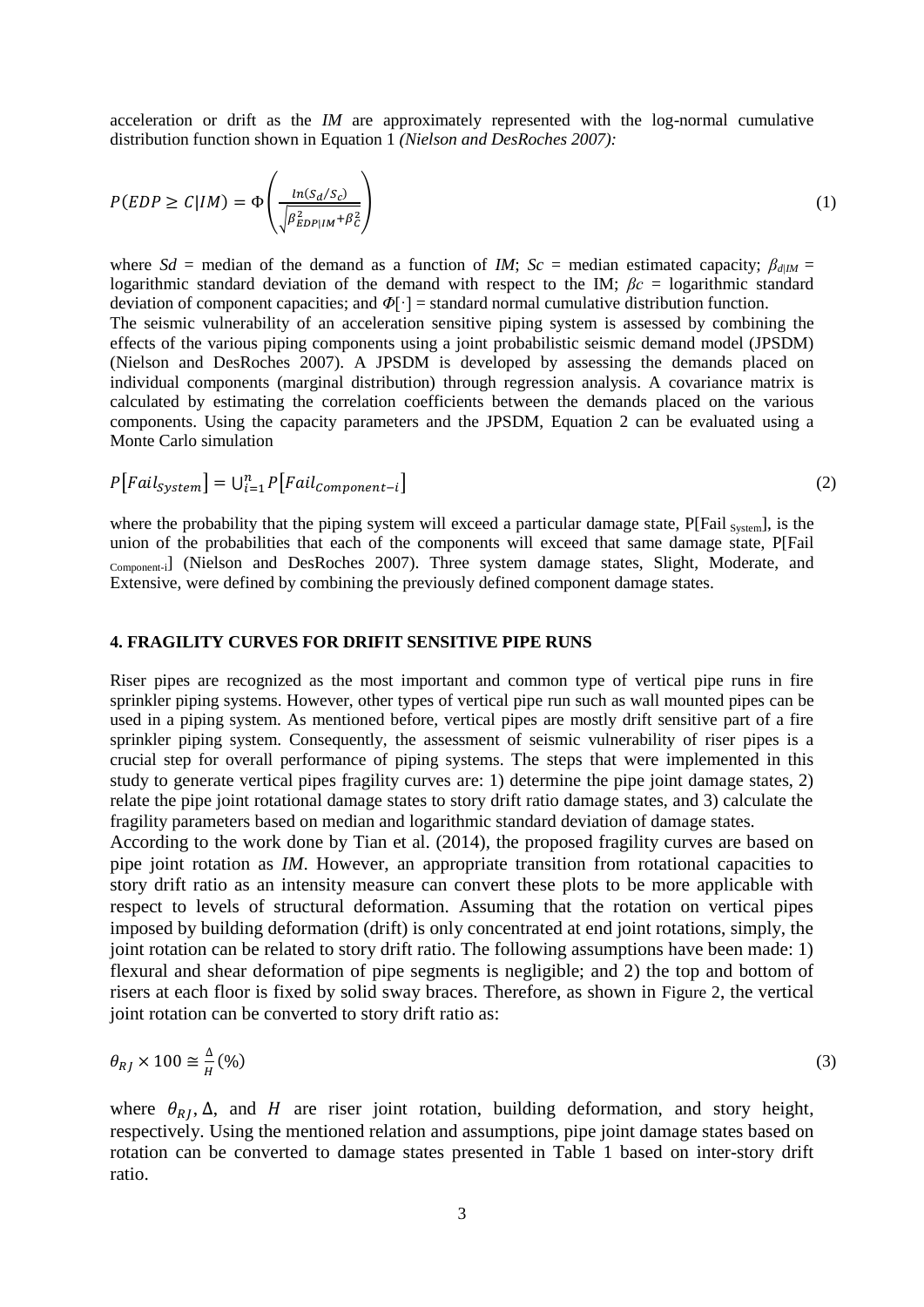By using Equation 1, assuming the uniform distribution of *IM* (0 to 4% drift) and assuming  $\beta_{DIM} = 0$  (other values can be used), values presented in Table 1 can be used as median and dispersion values for the seismic fragility curves of the piping components under structural inter-story drift ratios. It should be mentioned that since pipe diameters larger than 2 inches are more common to use as riser pipes, fragility curves for drift sensitive components are developed for pipe diameters larger than 2 inches.



Figure 2. Schematic relation of riser joint rotation and inter-story drift

|                                                       |                |                | Pipe             | <b>Bottom Floor</b><br>Deck                                                |            | Story<br>Drift |                    | $\theta_{RJ}$     |
|-------------------------------------------------------|----------------|----------------|------------------|----------------------------------------------------------------------------|------------|----------------|--------------------|-------------------|
|                                                       |                |                |                  | Figure 2. Schematic relation of riser joint rotation and inter-story drift |            |                |                    |                   |
|                                                       |                |                |                  | Table 1. Damage states of pipe joints rotation.                            |            |                |                    |                   |
| <b>Pipe Diameter</b>                                  | Slight         | Moderate       | <b>Extensive</b> | <b>Dispersion</b>                                                          | Slight     | Moderate       | <b>Extensive</b>   | <b>Dispersion</b> |
|                                                       |                | Median (rad.)  |                  | $\beta_c$                                                                  |            |                | Median (Drift (%)) |                   |
|                                                       |                |                |                  | <b>THREADED</b>                                                            |            |                |                    |                   |
| 3/4" Pipe                                             | 0.005          | 0.023          | 0.04             | 0.206                                                                      | 0.5        | 2.3            | $\overline{4}$     | 0.206             |
| 1" Pipe<br>1.25" Pipe                                 | 0.005<br>0.005 | 0.018<br>0.014 | 0.031<br>0.023   | 0.146<br>0.133                                                             | 0.5<br>0.5 | 1.8<br>1.4     | 3.1<br>2.3         | 0.146<br>0.133    |
|                                                       |                | 0.013          | 0.02             | 0.12                                                                       | 0.5        | 1.3            | 2                  | 0.12              |
|                                                       |                |                |                  |                                                                            |            |                |                    |                   |
|                                                       | 0.005          |                |                  |                                                                            |            |                |                    |                   |
|                                                       | 0.005          | 0.0094         | 0.014            | 0.094                                                                      | 0.5        | 0.94           | 1.4                | 0.094             |
|                                                       | 0.005          | 0.009          | 0.013            | 0.125                                                                      | 0.5        | 0.9            | 1.3                | 0.125             |
| 1.5" Pipe<br>2" Pipe<br>2.5" Pipe<br>3" Pipe          | 0.005          | 0.008          | 0.011            | 0.155                                                                      | 0.5        | 0.8            | 1.1                | 0.155             |
| 3.5" Pipe                                             | 0.005          | 0.008<br>0.01  | 0.01<br>0.01     | 0.186<br>0.216                                                             | 0.5<br>0.5 | 0.8<br>1       | 1<br>1             | 0.186<br>0.216    |
|                                                       | 0.005<br>0.005 | 0.006          | 0.007            | 0.21                                                                       | 0.5        | 0.6            | 0.7                | 0.21              |
|                                                       | 0.005          | 0.006          | 0.006            | 0.204                                                                      | 0.5        | 0.6            | 0.6                | 0.204             |
|                                                       |                |                |                  | <b>GROOVED</b>                                                             |            |                |                    |                   |
|                                                       | 0.015          | 0.05           | 0.077            | 0.17                                                                       | 1.5        | 5              | 7.7                | 0.17              |
| 4" Pipe<br>5" Pipe<br>6" Pipe<br>2" Pipe<br>2.5" Pipe | 0.013          | 0.026          | 0.038            | 0.14                                                                       | 1.3        | 2.6            | 3.8                | 0.14              |
| 3" Pipe                                               | 0.01           | 0.019          | 0.029            | 0.11                                                                       | 1          | 1.9            | 2.9                | 0.11              |
| 3.5" Pipe                                             | 0.008          | 0.016          | 0.024            | 0.079                                                                      | 0.8        | 1.6            | 2.4                | 0.079             |
| 4" Pipe<br>5" Pipe                                    | 0.005<br>0.006 | 0.01<br>0.011  | 0.021<br>0.017   | 0.049<br>0.049                                                             | 0.5<br>0.6 | 1<br>1.1       | 2.1<br>1.7         | 0.049<br>0.049    |

|  | Table 1. Damage states of pipe joints rotation. |  |  |  |
|--|-------------------------------------------------|--|--|--|
|  |                                                 |  |  |  |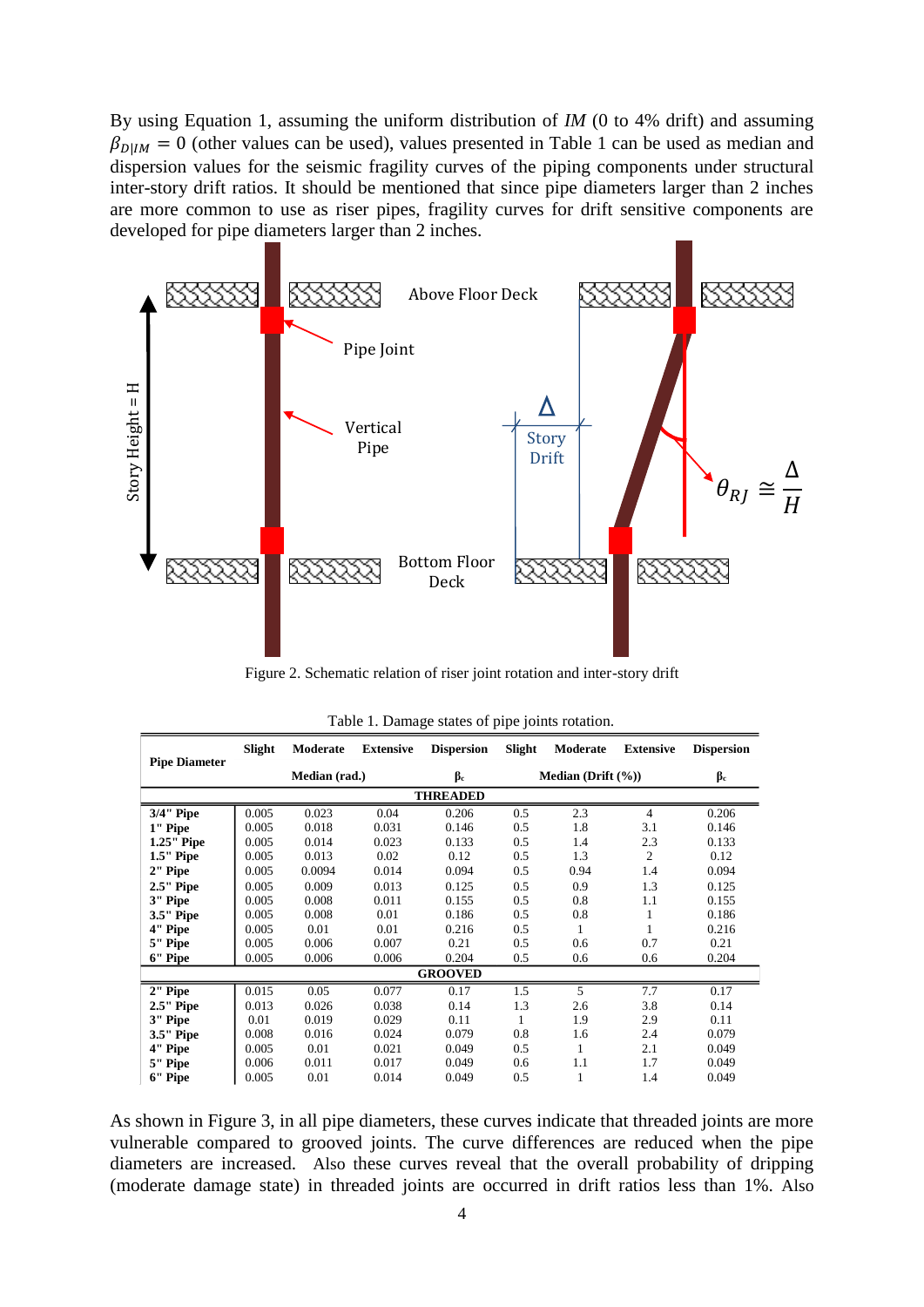Figure 3 demonstrates that the overall probability of leakage (extensive damage state) in threaded joints was observed in drift ratios less than 1%. The probability of leakage in grooved connections for small pipe diameters (less than 3 inches) is very low. However, in larger pipe diameters, the probability of leakage in grooved joints was high in drift ratios around 1.5 %. Therefore, using flexible coupling can improve the riser pipes either with grooved or threaded joints



Figure 3. Fragility curved for different riser pipe diameters

# **5. FRAGILITY CURVES FOR ACCELERATION SENSITIVE PIPING SYSTEMS**

The steps taken for generating the seismic fragility parameters of acceleration sensitive piping systems are presented in the following contents. In summary, the modeling methodology and the generation of piping demands for a piping layout borrowed from the UCSF hospital building will be presented. Then the seismic fragility curves for ten different piping systems will be presented. Finally, a discussion will be given on the performance of these piping systems.

# *5.1 Analytical Model of a Fire Sprinkler Piping System*

The piping system shown in Figure 4 covers an area of approximately 17000 sf. It is 250 ft. long and 176 ft. wide and has more than 900 threaded joints (649 1-in., 185 1.25-in., 28 1.5 in., 7 2-in., 41 2.5-in., 34 3-in., and 29 4-in. diameter joints). A plenum height (the distance between the supporting structural floor and the ceiling system) of 4 ft. is used. The piping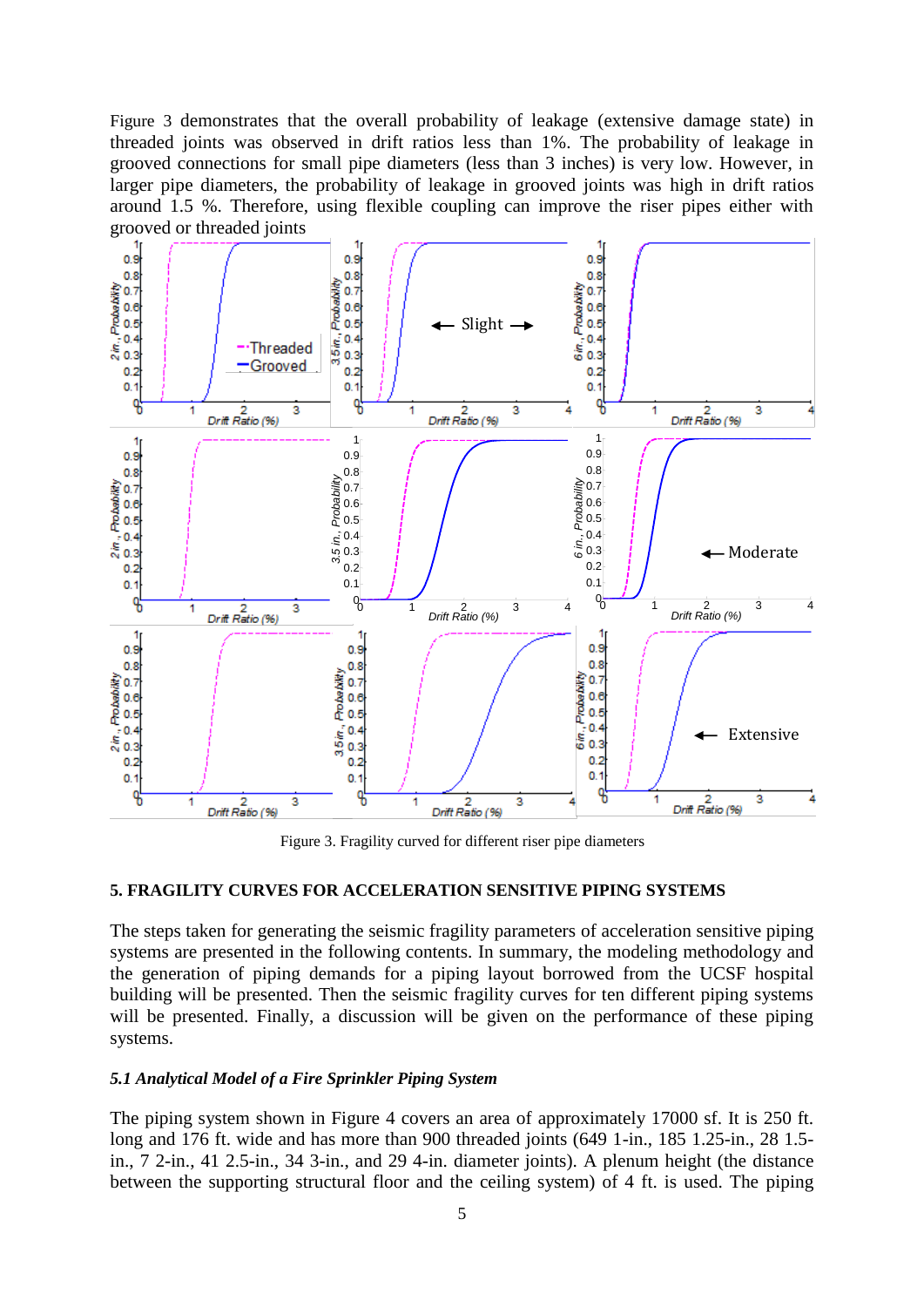system is suspended 2.5 ft below the supporting floor, thus the sprinkler drops are 1.5 ft. long. The sprinkler piping system is connected and braced to the supporting floor with 1-in. diameter longitudinal and lateral pipe sway braces, 3∕8-in: all-threaded hangers, and 12-gauge wire restraints. The sway braces and wire restraints are oriented at 45-degree angles with respect to the plane of the supporting floor.



Figure 4. 3-D view of UCSF medical center sprinkler piping system

In this study, several typical design variables in addition to two types of generated floor motions were considered to produce 10 different piping scenarios (cases). The considered design variables in piping systems are: 1- Threaded versus grooved main run connections; 2- Solid versus cable bracing; 3- Wet versus dry piping system; 4- With and without restrainers for armover pipes; 4- Uniform versus log-normally generated floor motions. Table 2 presents different piping cases and their associated variables.

| Case         | <b>Main Run</b> |         | $S_{DS}$ Distribution |           | <b>Piping System</b> |             | <b>Restrainer on Armovers</b> |                | <b>Bracing</b> |       |
|--------------|-----------------|---------|-----------------------|-----------|----------------------|-------------|-------------------------------|----------------|----------------|-------|
| #            | <b>Threaded</b> | Grooved | Uniform               | Lognormal | Wet                  | <b>Dry</b>  | Yes                           | N <sub>0</sub> | <b>Solid</b>   | Cable |
|              |                 | x       |                       | x         |                      | $\mathbf x$ |                               | $\mathbf x$    |                | x     |
| $\mathbf{2}$ |                 |         |                       |           |                      |             |                               |                |                |       |
| 3            |                 | ×       |                       | ×         | ×                    |             |                               | ×              |                |       |
| 4            |                 |         |                       |           |                      |             |                               |                |                |       |
| 5            |                 |         |                       |           |                      |             |                               |                |                |       |
| 6            | ×               |         |                       | ×         |                      |             |                               | ×              |                |       |
| 7            | ×               |         |                       |           |                      |             |                               |                |                |       |
| 8            | ĸ               |         |                       |           |                      |             |                               |                |                |       |
| 9            |                 |         |                       |           |                      |             |                               |                |                |       |
| 10           |                 |         |                       |           |                      |             |                               |                |                |       |

Table 2. Considered Parameters in Piping System Cases.

The analytical model of the piping subsystem was developed in OpenSees (2017). The pipes, including the main runs, branch lines, and sprinkler drops were modeled with Force-Based Beam-Column (OpenSees 2017) elements using the elastic gross section properties of the pipes and an elastic material with steel material properties. Grooved and threaded hinges were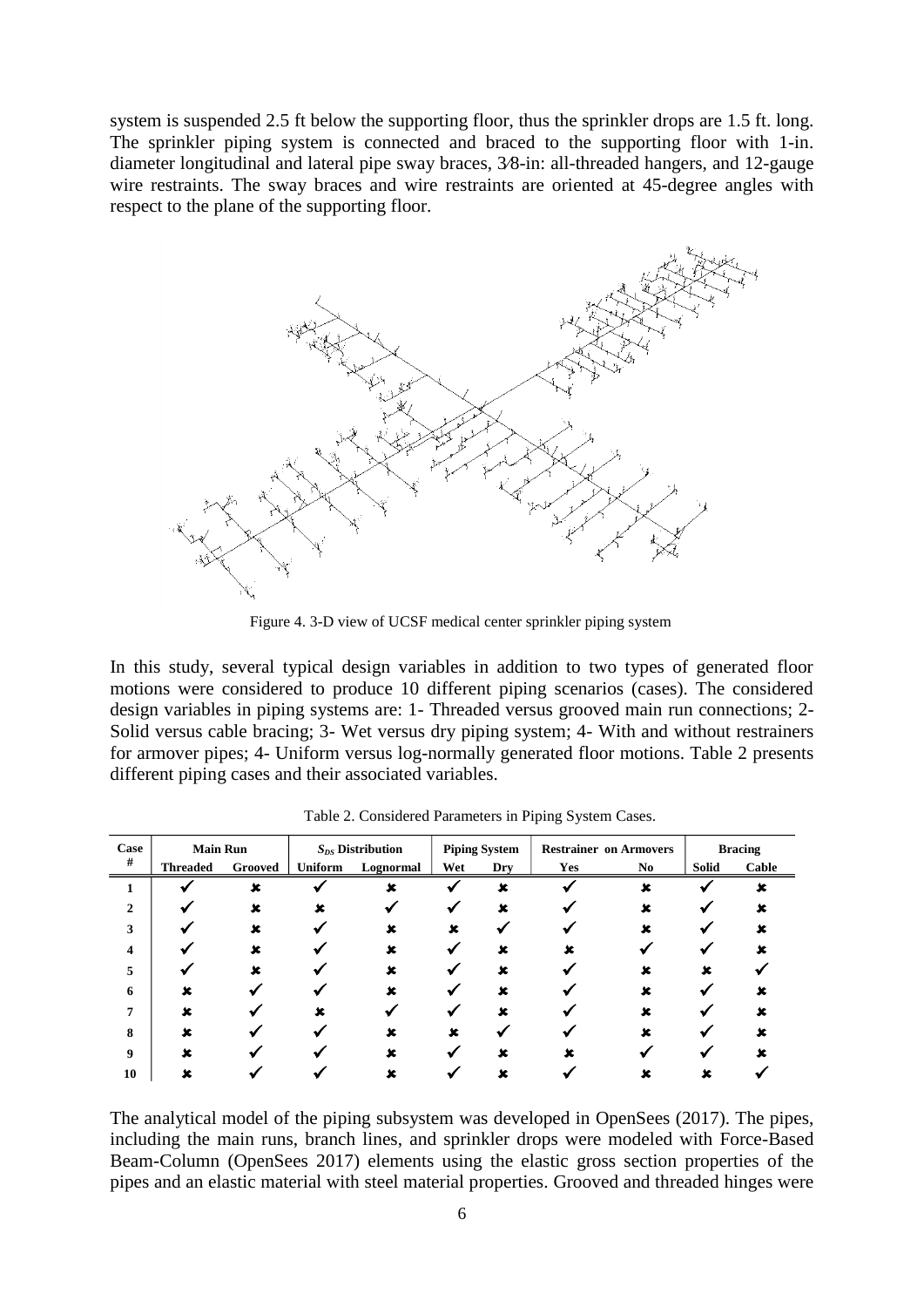modeled using the parameters developed and can be found in Soroushian (2015a, 2015b). To accommodate flexural yielding of the hanger bars, they were modeled using Force-Based Beam-Column elements with a nonlinear fiber-section consisting of the Giuffre-Menegotto-Pinto steel material (CEB 1996). This material is implemented in OpenSees as Steel02 material model. A modulus of elasticity of 29,000 ksi, yield strength of 85 ksi (Goodwin et al. 2005), and a hardening ratio of 1% were assigned to the hanger material. These hangers are pinned to the pipes and are fixed at their far ends. The wire restrainers modeled using truss elements, coupled with a tension only elastic-perfectly plastic (EPP) gap material with the modulus of elasticity of 29,000 ksi and tensile yield strength of 80 ksi (USG 2006). The rigid seismic braces were modeled with force-based beam-column elements using the elastic section properties of the 1-in. pipe. The connection of the solid braces was assumed to be rigid at both ends. The mass of the piping system was determined using the wet or dry weight of the pipes with an additional mass of 0.5 lb for each sprinkler head. The mass and weight of the system were concentrated at the nodal points.

A real-time element removal algorithm was incorporated in the analyses to capture the progression of damage to the piping system during seismic excitations. The element removal algorithm enables the model to redistribute the forces after failure occurs in an element using the remove element command in OpenSees (2017). This algorithm was set to remove the wire restrainers after reaching their rupture capacity, 0.4 kips from USG (2006). The failure algorithm for pipe hangers was set based on the minimum requirement by NFPA13 (2011), which is five times the weight of the water-filled pipes, plus 250 lb. A Rayleigh damping was used in the piping model and 3% damping was assigned to the first and third modes of vibration.

#### *5.2 Generation of Floor Motions*

The seismic response of the piping system was evaluated using two suites of 96 synthetic triaxial floor acceleration histories. The input motions were developed by Soroushian (2013) using the spectrum matching procedure. Acceleration spectra were produced following ICC-AC156 (ICC 2010) and ASCE/SEI 7-16 (ASCE 2016) for the horizontal and vertical acceleration parameters, respectively. The suites of motions were generated for uniform and log-normal distribution of design earthquake spectral response acceleration at short period (*SDS*) values varying from 0.1 to 3 g and five different floor elevation ratios of 0, 0.25, 0.5, 0.75, and 1.0, considering site classes D, E, and F. The peak floor accelerations and the  $(0.75, 0.44)$  and 1.0, considering site classes D, E, and F. The peak froor accelerations and the median  $16<sup>th</sup>$ ,  $84<sup>th</sup>$ , and  $97<sup>th</sup>$  percentile of the 5% damped elastic spectrum of uniform and lognormally distributed motions for the horizontal components are presented in Figure 5. distributed motions for the horizontal components are p of the 5% damped elastic spectrum of uniform and log-Equal the peak floor accelerations and the pastic spectrum of uniform and log-<br>the propresented in Figure 5  $\mathcal{L}_{\text{max}}$  and  $\mathcal{L}_{\text{max}}$  $\mathbf{r} = \mathbf{r} \cdot \mathbf{r}$ astic spectrum of uniform and  $log$ -4.5



Figure 5. Horizontal spectral floor acceleration with (a) uniform  $S_{DS}$  distribution; (c) log-normal  $S_{DS}$  distribution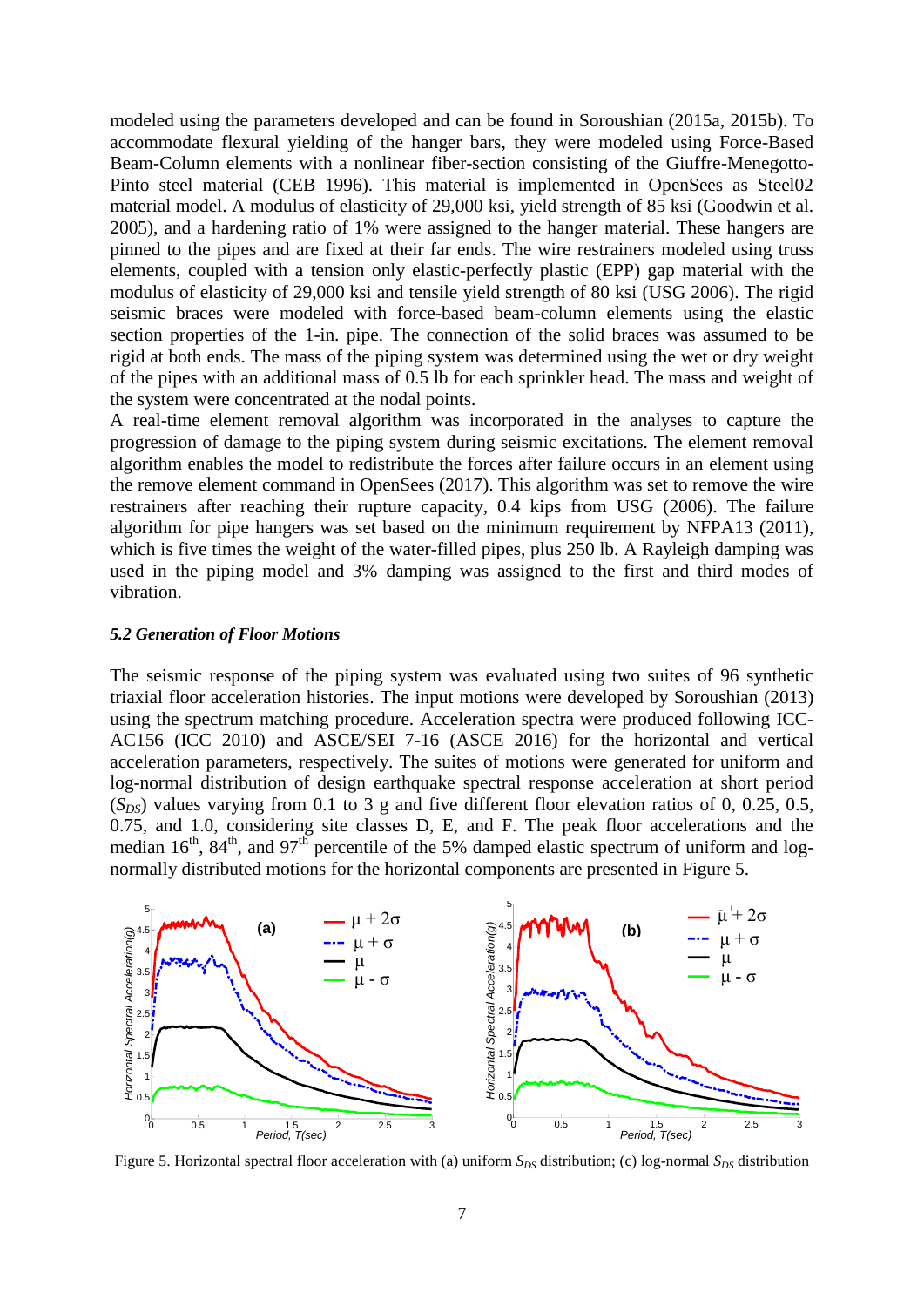### *5.3 Development of Fragility Curves*

Same as before, three damage states named Slight, Moderate, and Extensive were defined for the pipe components, which their associated values were presented in Table 1. The damage states of the pipe hangers and wire restrainers were determined by the median percentage of failed hangers or wire restrainers. Three damage states were defined for the percentage of failed hangers and wire restrainers. DS1 represents a 5% loss of hangers and a 10% loss of restrainers, DS2 represents a 10% loss hangers and a 20% loss of restrainers, and DS3 represents a 15% loss of hangers and a 30% loss of restrainers. A constant value of 0.4 was assigned to logarithmic standard deviation for pipe hangers and wire restrainers (Soroushian 2013).

Power-law regression and a single value for dispersion was used to characterize demand parameters in the fragility analysis of nonstructural components (Ramanathan 2012). Regression analyses were performed on following response data: (1) wire restrainer forces, (2) hanger forces, (3) rotation at armovers (horizontal pipes that supply water for only one sprinkler head), (4) the maximum rotations at the joints of a branch line, and (5) rotation of fittings on the main runs. The regression results were used to estimate the median demand, *Sd*, and the logarithmic standard deviation of the demand for each component,  $\beta_{\text{dIM}}$ , using Equations 3 and 4 (Cornell et al. 2002):

$$
S_d = aI M^b \tag{3}
$$

$$
\beta_{d|IM} \cong \sqrt{\frac{\sum_{i=1}^{N} \left[\ln(d_i) - \ln(aIM^b)\right]^2}{N-2}}
$$
\n(4)

where  $d_i$  = peak demand, corresponding to the  $i^{th}$  floor motion out of the total *N* motions. Figure 6 shows a sample ratio of failed wire restrainers and the rotational demand of 2.5-in. pipe joints with respect to peak floor acceleration (PFA) for case 4 piping system.



Figure 6. Sample probabilistic seismic demand: (a) percentage of failed wires, (b) 2.5 in. pipe joint rotation (rad.), Case 4

After calculating the demand and capacity parameters of the piping components, fragility curves for components and systems can be generated by utilizing Equations 1 and 2. It should be noted that System level fragility curves were developed for four different configurations: (1) All, considering all the components of the piping system, (2) w/o Armovers, removing armover demands from joint probabilistic seismic demand model (JPSDMs), (3) w/o Main Runs, removing main run demands from JPSDMs, and (4) w/o Main Runs & Armovers,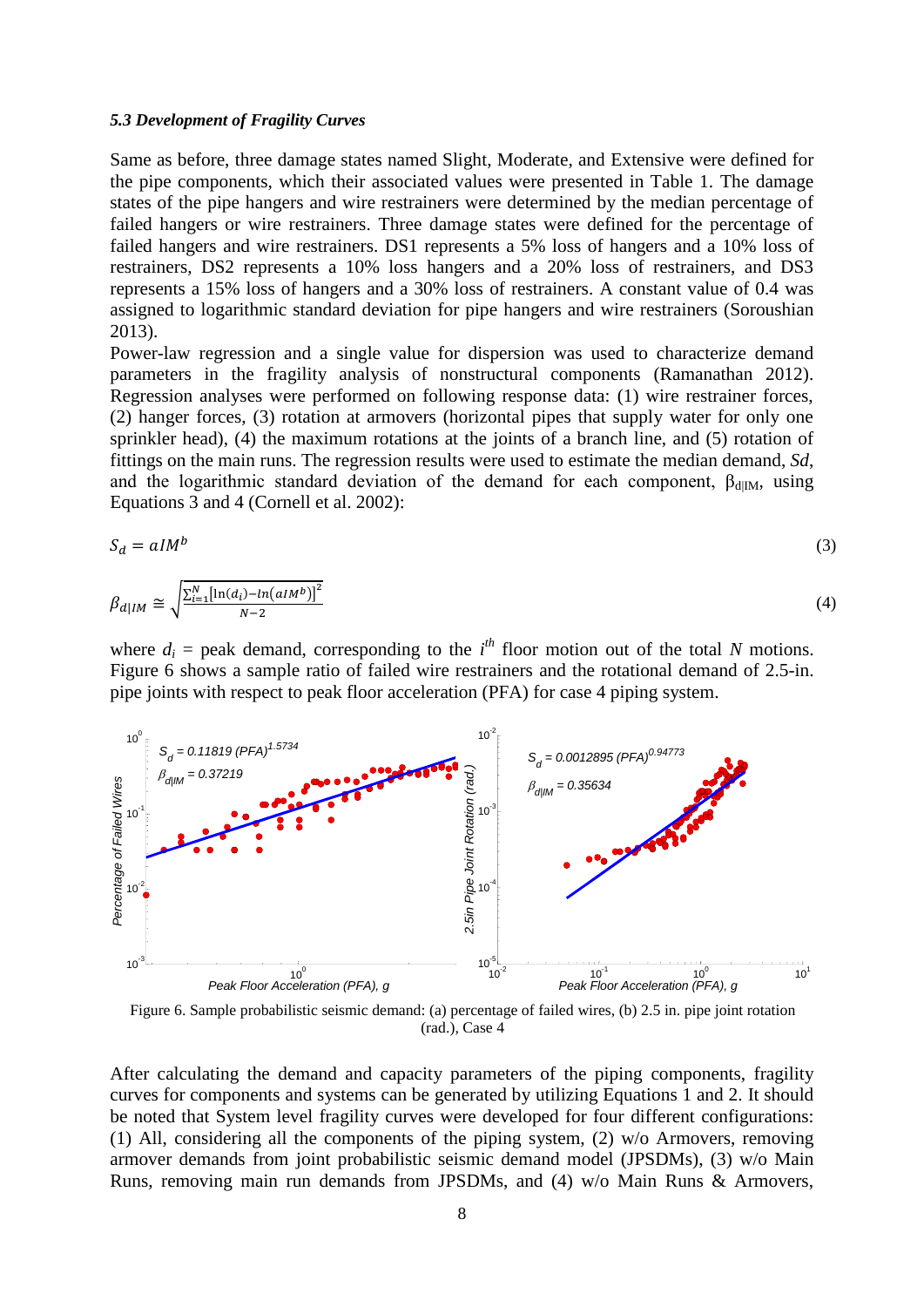removing both main run and armover demands from JPSDMs. Sample component fragility curves for case 7 and system fragility curves for case 9 are presented in Figures 7 and 8, respectively.



Figure 7. Component fragility curves for piping system of case 7



Figure 8. system fragility curves for different piping system condition of case 9

A simple comparison was made between the median PFA of all the piping cases considering all components, which is shown in Figure 9. This figure shows that, in all damage states, dry piping systems are the least vulnerable piping systems, which is due to elimination of mass of water from the piping system (green colored bars). The piping systems with cable braces were found to be the most vulnerable piping systems (red colored bars). The failure of cable braces was always found to be the dominant damage in system level fragilities. However, the results of this may be considered subjective, as the cable braces were never removed during response history analysis. Moreover, the damage states of cable braces can be changed based on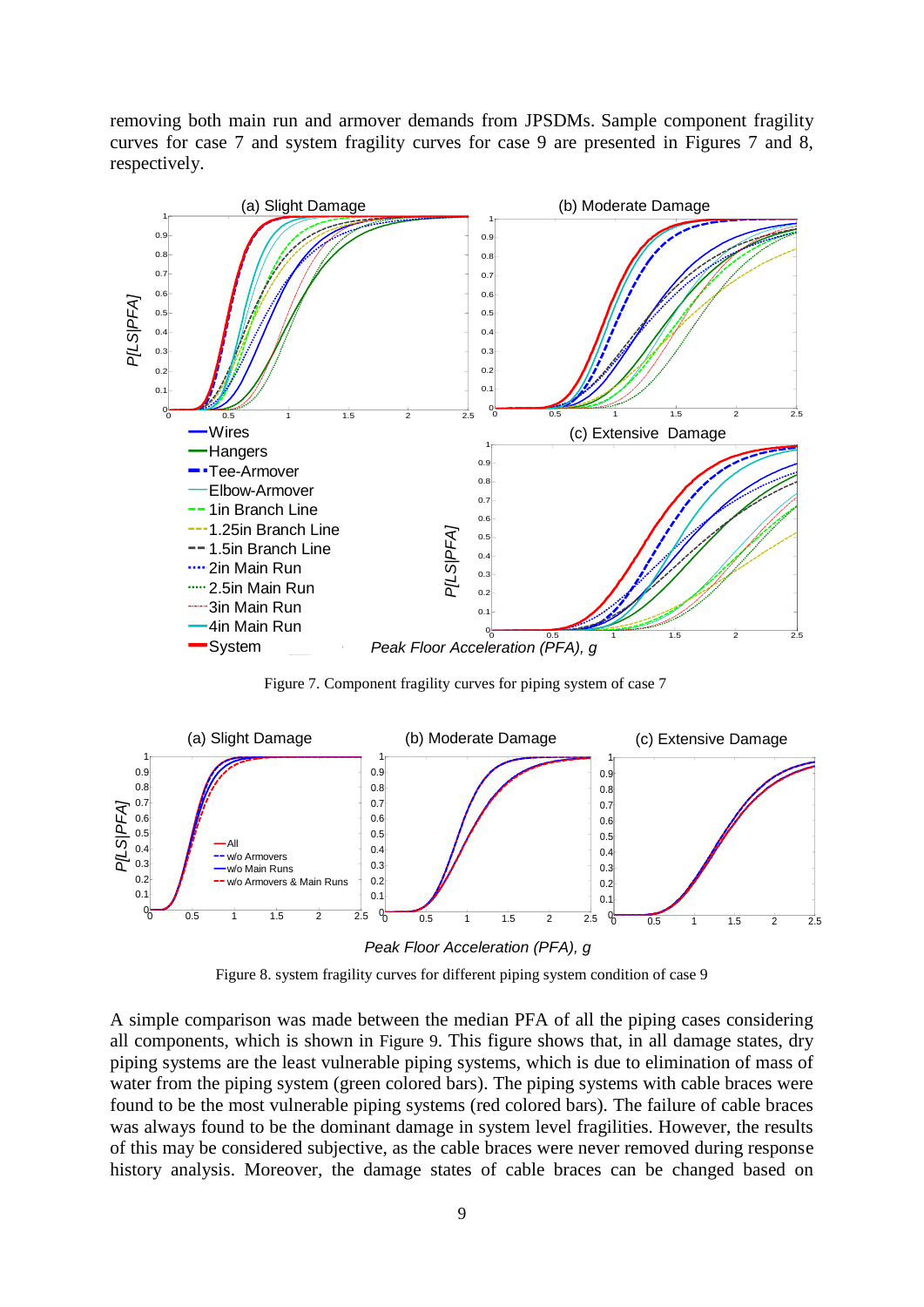

# accurate cost and repair time estimation of cable braces.



Figure 9. Comparison of median PFA values for all piping cases considering all components

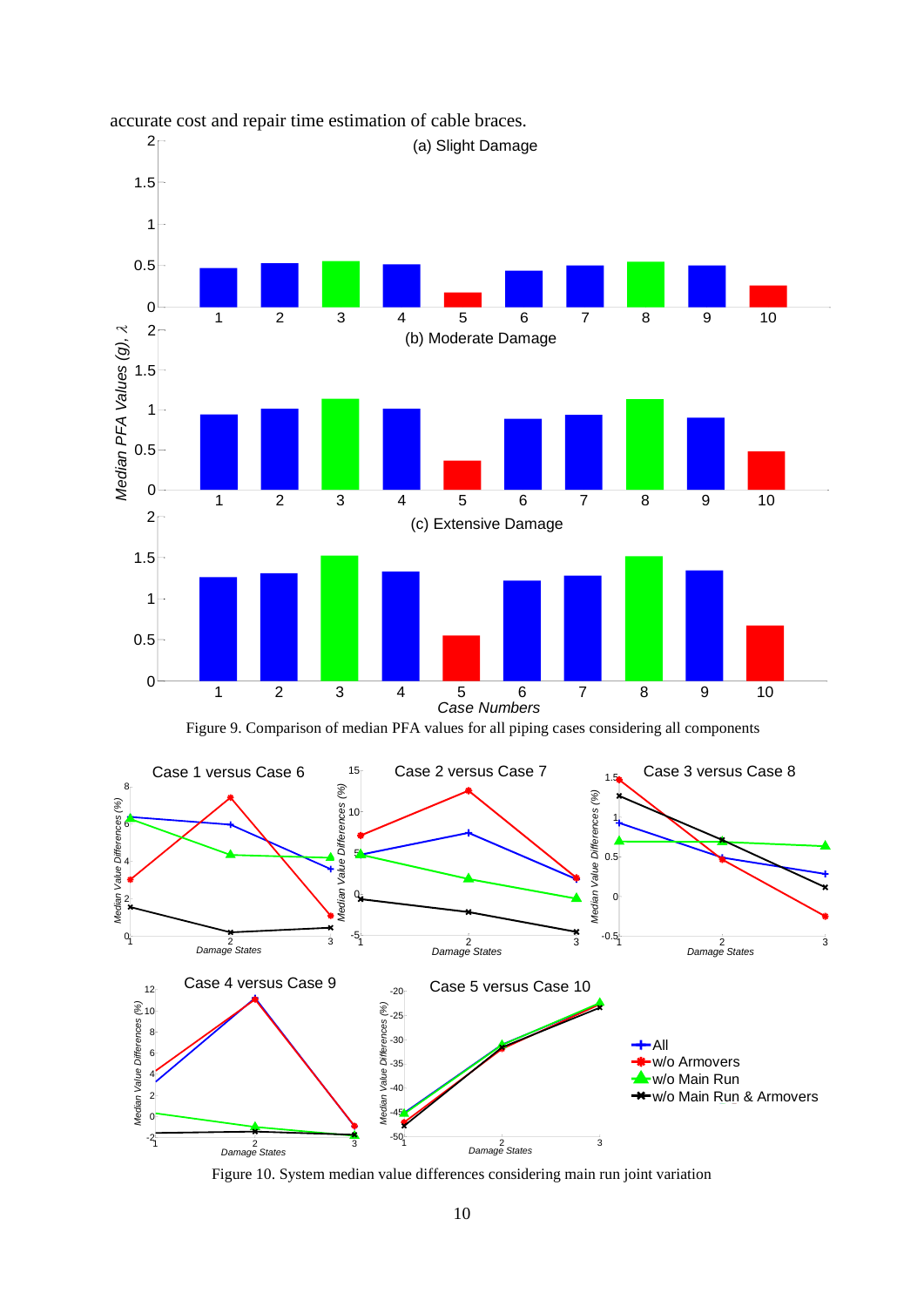Similar approach was used to study the effect pipe joint types on the overall performance of fire sprinkler piping systems by using median fragility values. Figure 10 shows that in all piping systems and all cases (except with cable bracing), piping systems with grooved main run connections were slightly more fragile. Figure 10 shows that the differences in piping systems without main run consideration were the smallest. In the piping system with cable bracing, the piping system with threaded joints was found to be more fragile, which is not governed by joint rotation and only follows the percentage of bracing failure.

## **6. CONCLUSIONS**

A fire sprinkler system layout incorporating a variety of common sprinkler piping components was adopted and modeled in OpenSees simulation platform. The modelling technique used in this study was based on previously developed and validated component and subsystem level models. Seismic fragility curves were generated by subjecting ten different design cases of this comprehensive threedimensional model to two suites of artificial triaxial floor motions. The highlighted findings from this study was: 1) drift sensitive pipe runs with threaded joints are the most vulnerable components, 2) piping systems with grooved joints are the most fragile systems compared to the others, 3) in all damage states, dry piping systems are the least vulnerable piping systems and 4) piping systems with cable braces were found to be the most vulnerable piping systems.

## **7. ACKNOWLEDGMENTS**

This material is based upon work partially supported by the National Science Foundation and Iranian Road, Housing, and Urban Development Research Center. Any opinions, findings, conclusions, or recommendations expressed in this document are those of the investigators and do not necessarily reflect the views of the sponsors. The authors are especially grateful to A. Gupta for providing the piping plan.

### **8. REFERENCES**

American Society of Civil Engineers (ASCE). (2016). Minimum design loads for buildings and other structures. *ASCE/SEI 7-16*, Reston, VA.

Antaki, G., and Guzy, D. (1998). Seismic testing of grooved and threaded fire protection joints and correlation with NFPA seismic design provisions. *ASME*, PVP-Vol. 364, 624.

Comite Euro-International du Beton (CEB). (1996). RC elements under cyclic loading, *state of the art report*, Thomas Telford, London.

Cornell, A. C., Jalayer, F., Hamburger, R. O., and Foutch, D. A. (2002). Probabilistic basis for 2000 SAC federal emergency management agency steel moment frame guidelines. *J. Struct. Eng,* 10.1061/ (ASCE)0733- 9445(2002)128:4(526), 526–533.

Goodwin, E., Maragakis, M., Itani, A., and Luo, S. (2005). Experimental evaluation of the seismic performance of hospital piping subassemblies. *Rep. No. CCEER-05-5, Center for Civil Engineering Earthquake Research*, Dept. of Civil Engineering, Univ. of Nevada, Reno, NV.

Jenkins, C., Soroushian, S., Rahmanishamsi, E., Maragakis, E. M. (2017). Experimental Fragility Analysis of Pressurized Fire Sprinkler Piping Systems, *[Journal of Earthquake Engineering](http://www.tandfonline.com/toc/ueqe20/21/1)*, Vol. 21 , Iss. 1.

ICC Evaluation Service (ICC). (2010). AC 156 acceptance criteria for seismic certification by shake table testing of nonstructural components, *ICC Evaluation Service*, Whittier, CA.

Ju, B. S., and Gupta, A. (2012). Seismic fragility of piping system. *Doctoral Dissertation*, Dept. of Civil and Environmental Engineering, North Carolina State Univ., Raleigh, NC.